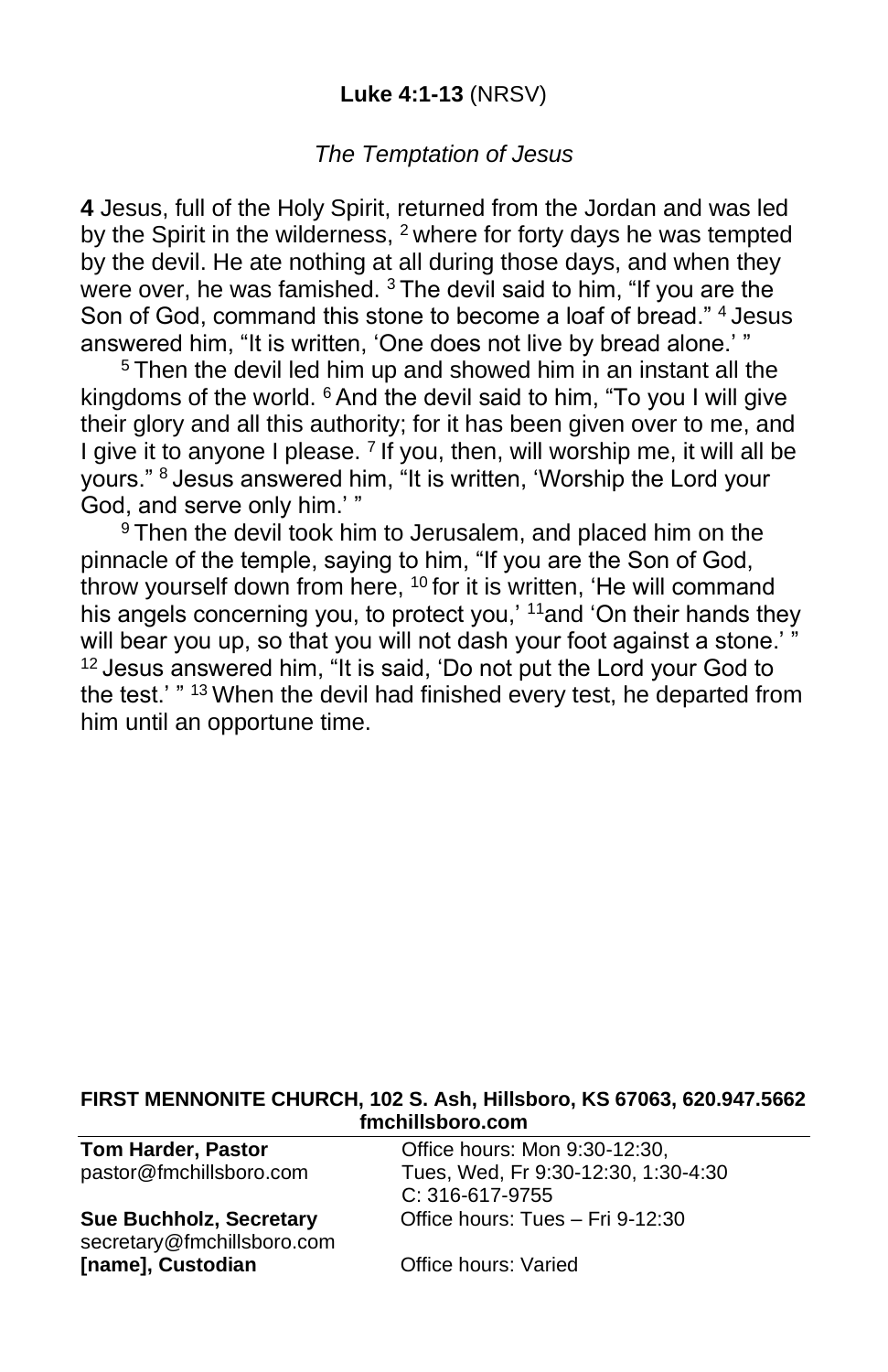

# **FIRST MENNONITE** CHURCH

In Christ -

 Making Disciples through Loving Relationships.

Worship 10:30 a.m.

# **The 1st Sunday of Lent, March 6, 2022 From security to generosity**

*As we seek God's way, we move from prioritizing our personal security to living with generosity toward our neighbors.*

## **GATHERING**

Gathering Music **Shirley Baltzer** Shirley Baltzer Welcome, Announcements, Greeting **Aleen Ratzlaff** Prelude to Worship New Shirley Baltzer \*Call to Worship **Alexander Alexander Alexander Alexander Alexander Alexander Alexander Alexander Alexander A** *Together we seek the way of God,* **through the wilderness of Lent, through the wilderness of life.** *We crave the safety of God's shelter,* **the cool comfort of the divine shadow, the security of the holy fortress.** *God offers the care of angels,* **the gentleness of creation, the protection of love.** *God is generous to all who call on the holy name, so come, let us seek God's way of generosity.* \*Hymn I Sought the Lord VT 161 Lenten prayer of confession (Isaiah 55, adapted) *Holy One, we seek you while you may be found.* **We call upon you while you are near.** *Have mercy on us, O God, for our thoughts are not your thoughts and our ways are not your ways.* **Forgive us for seeking security. Lead us into your way of generosity.** *As we walk with Christ on this Lenten journey, let us see your way more clearly and follow your way more faithfully.*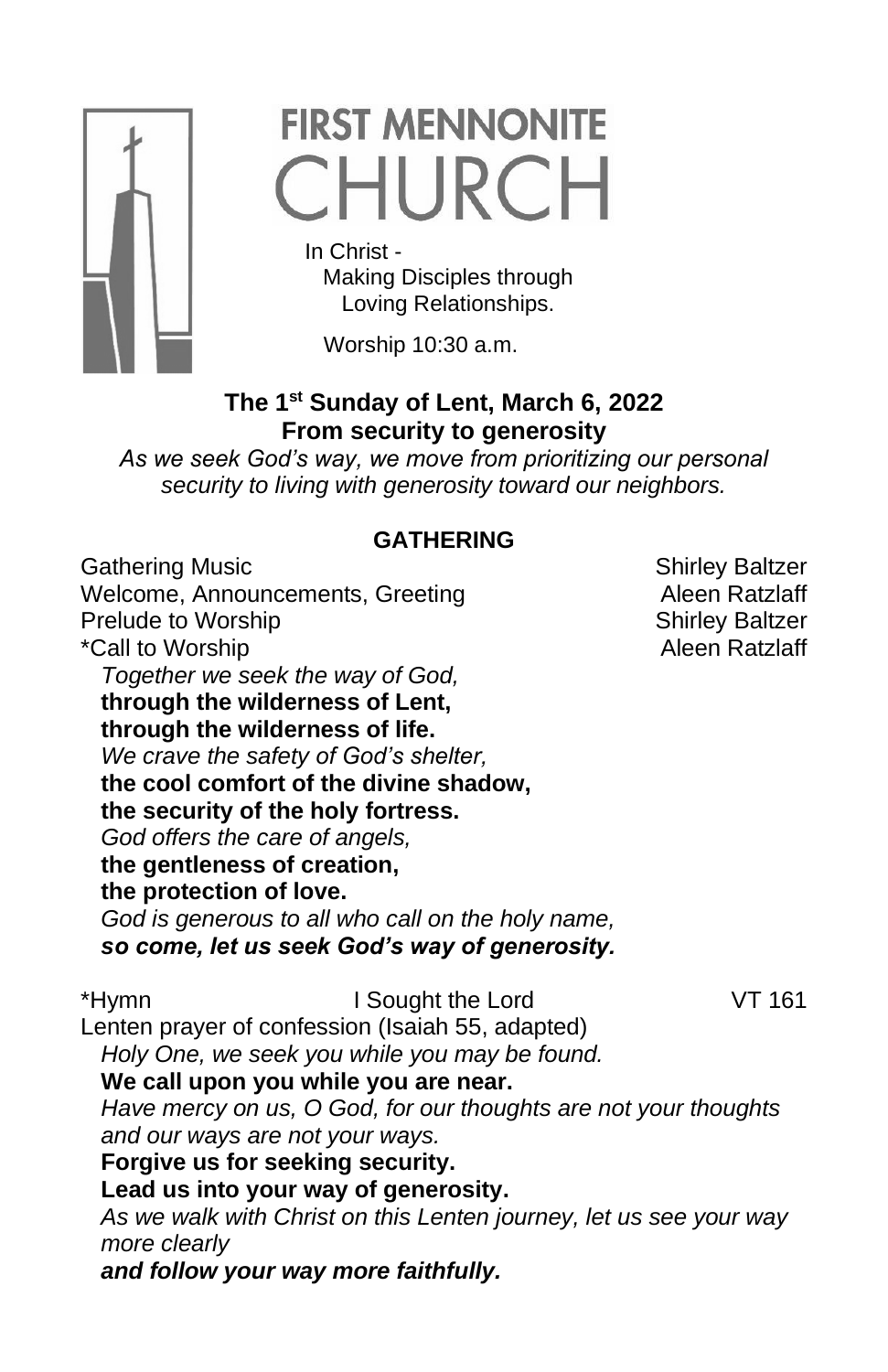Prayer

*When the fruit from the soil springs forth and ripens, and the laughing trees seem to bow before us, may we remember that a wandering Aramean was our ancestor. May we remember that the earth is yours, O God, and that our dwelling place is only a tent. Our security is in you and your way. May your winds rattle our walls and shake our false sense of security. May we walk with Jesus as we seek your way while he turns from the temptation to rule the world and turns toward those who cry out in their affliction, toil, and oppression. In Jesus' name we pray. Amen.*

Hymn I Want Jesus to Walk with Me VT 306 Time for God's Children: Dimples the Dog and Luka the Llama Deryll and Joshua

#### **SHARING**

Sharing and Prayer **Pastor Tom** 

### **LISTENING**

|                         | Luke 4:1-13                                                                                                                           |
|-------------------------|---------------------------------------------------------------------------------------------------------------------------------------|
| Seeking God's Ways      | Pastor Tom                                                                                                                            |
|                         |                                                                                                                                       |
| <b>RESPONDING</b>       |                                                                                                                                       |
| Fill Us with Your Feast | VT 309.                                                                                                                               |
|                         |                                                                                                                                       |
|                         |                                                                                                                                       |
|                         |                                                                                                                                       |
|                         |                                                                                                                                       |
|                         |                                                                                                                                       |
| The Lord Lift You Up    | VT 832                                                                                                                                |
|                         | <b>Shirley Baltzer</b>                                                                                                                |
|                         | Sharing the Lord's Supper<br>Coming forward, seeking God's way<br>Words of Institution, and eating together<br>Prayer of Thanksgiving |

**Offering this Sunday**: Please share any monetary gifts in the trays at the back of the sanctuary. Today's offerings will be used for our local ministry.

**A signup sheet for preparing Wednesday night meals is posted on the white board in the hall.** Please consider volunteering to prepare one of the only four meal slots open. NOTE: THIS WEEK IS STILL NEEDED!

**Please continue to pray for peace and safety in Ukraine.** MCC is evaluating the situation and giving support to staff and partners as the